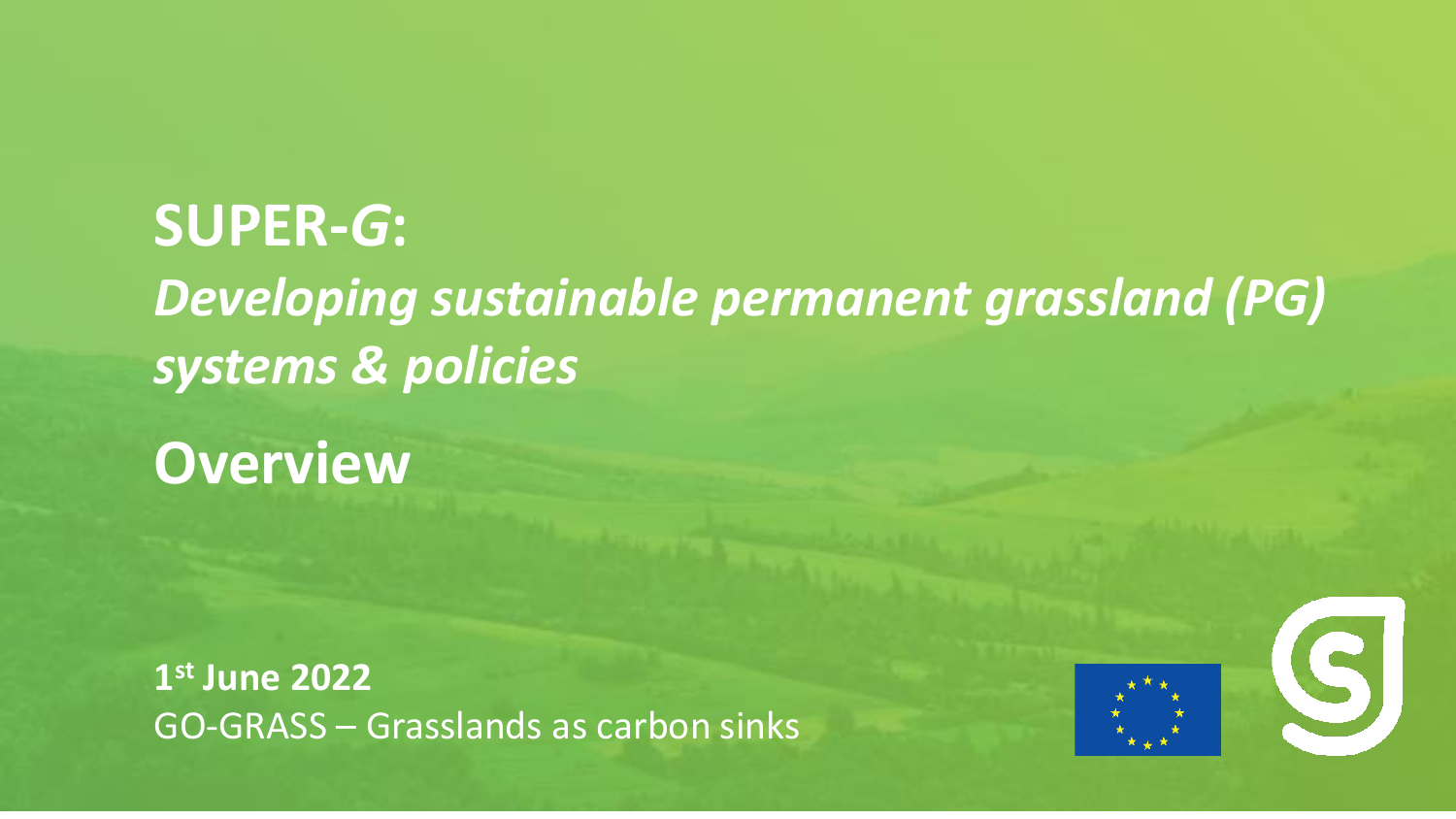# **Permanent grassland (PG)**

*"any land dominated by grasses or herbaceous forage that can be grazed/mown and has not been included in the crop rotation of a holding for five years or more"*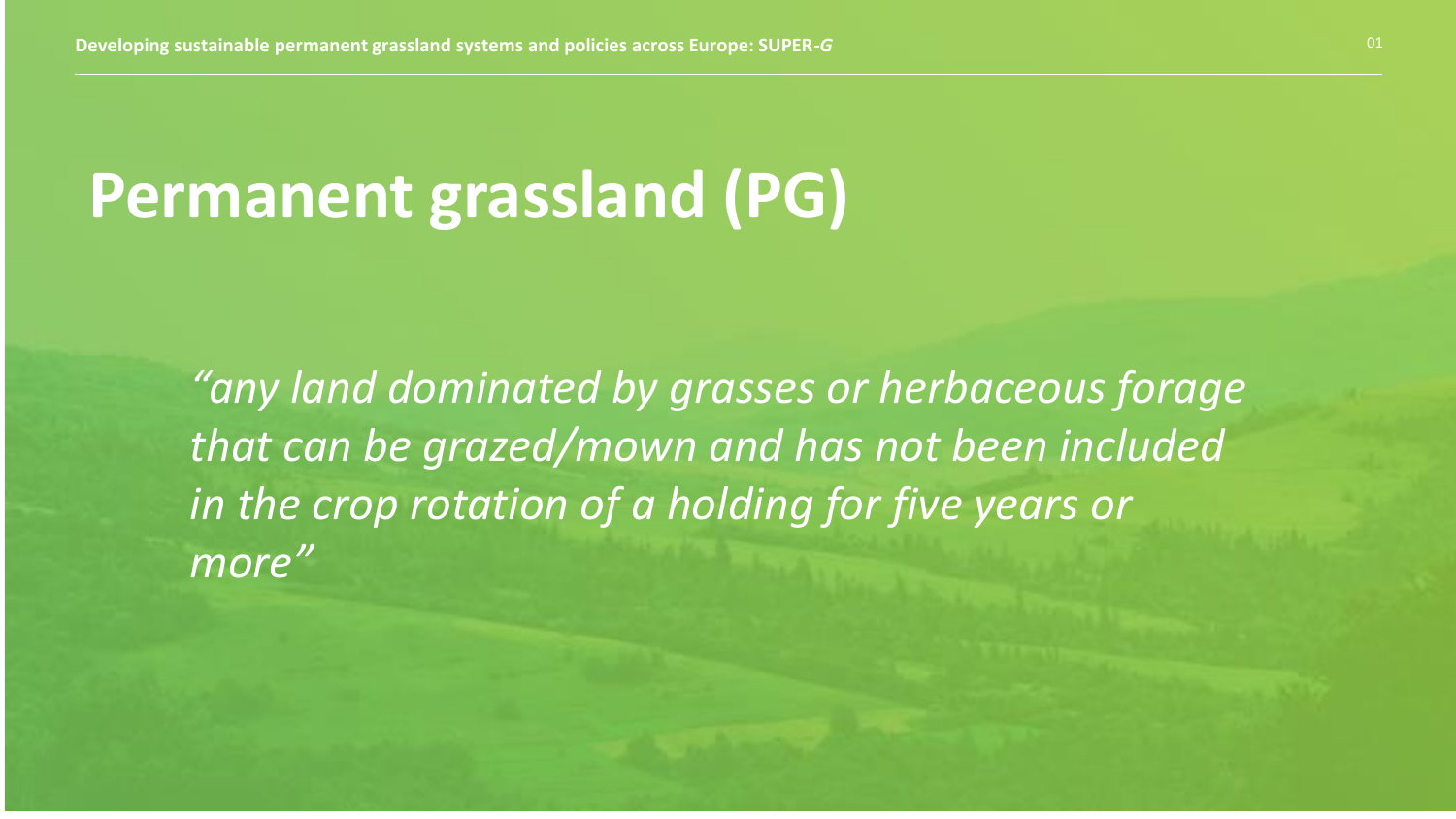## **Permanent grasslands in Europe**





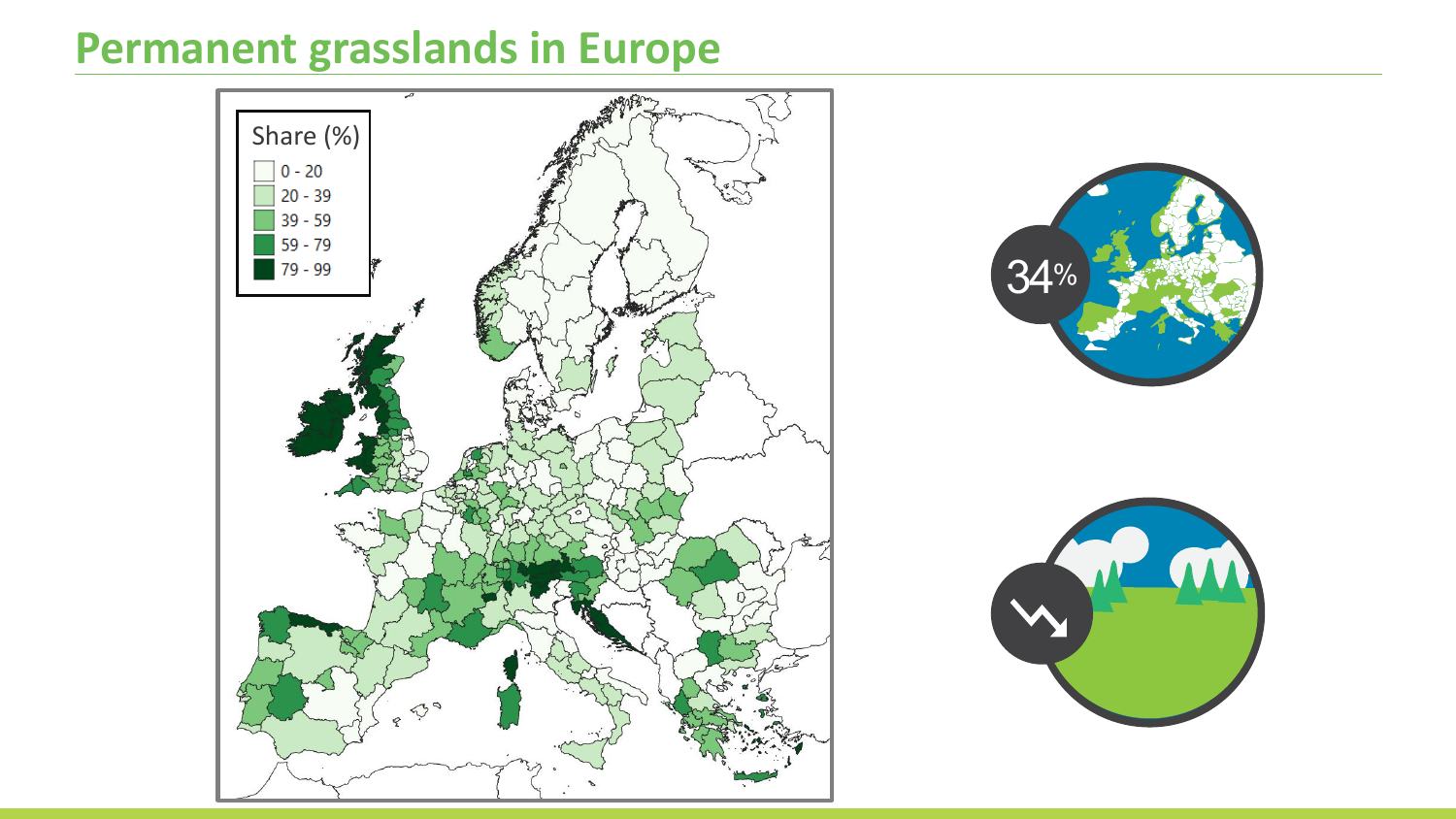## SUPER-*G* – overall aims & objectives

SUPER-*G* will apply a **multi-actor** and **transdisciplinary** approach to:

- **Better understand** the **importance and functioning of PG** within a range of European biogeographic regions and farming systems
- **Benchmark** PG performance across Europe
- **Co-develop integrated approaches** for profitable and sustainable PG management
- **Co-develop tools and policy mechanisms** to support the maintenance and sustainable management of PG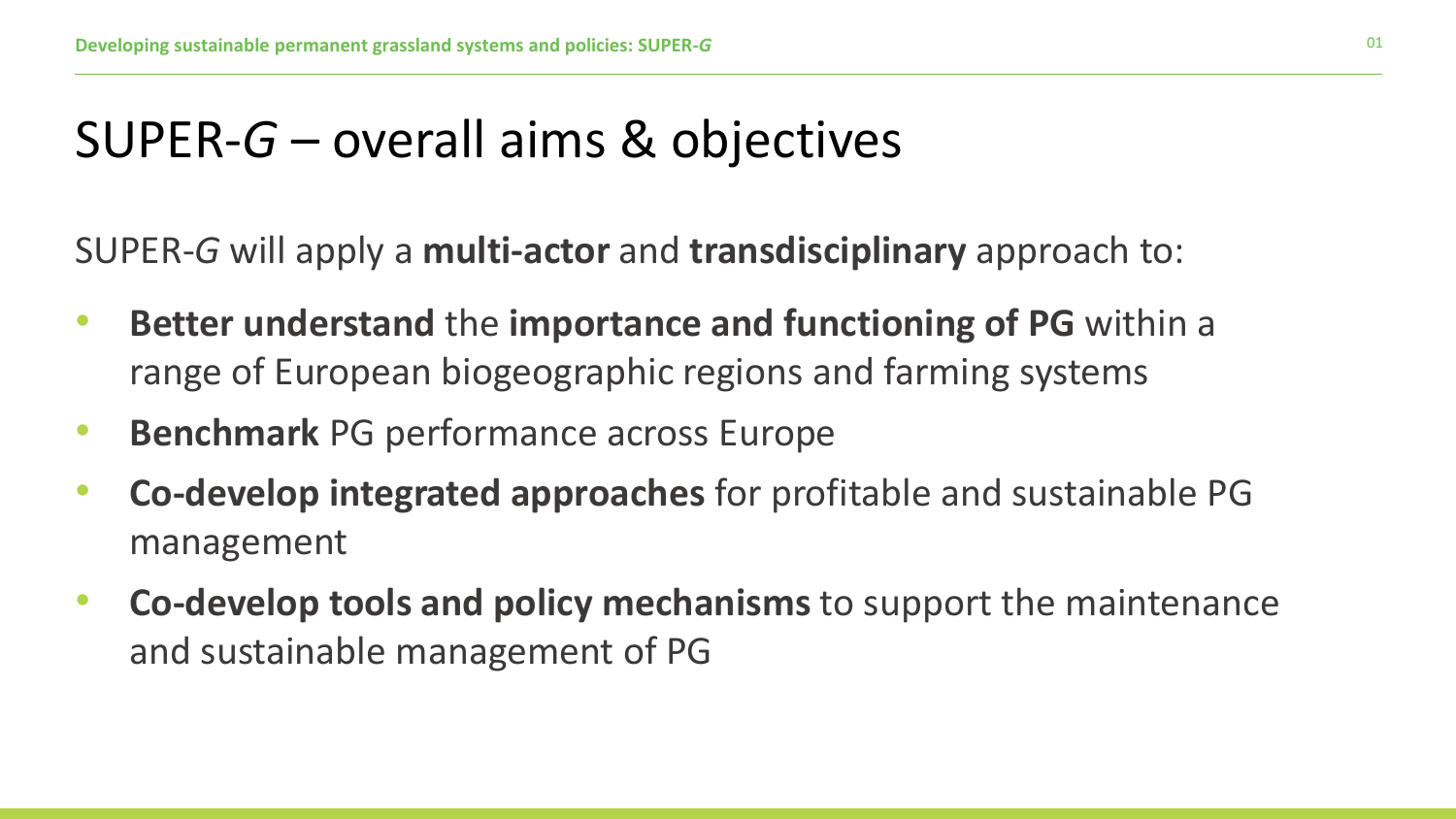**SUPER-***G* **partner organisations**

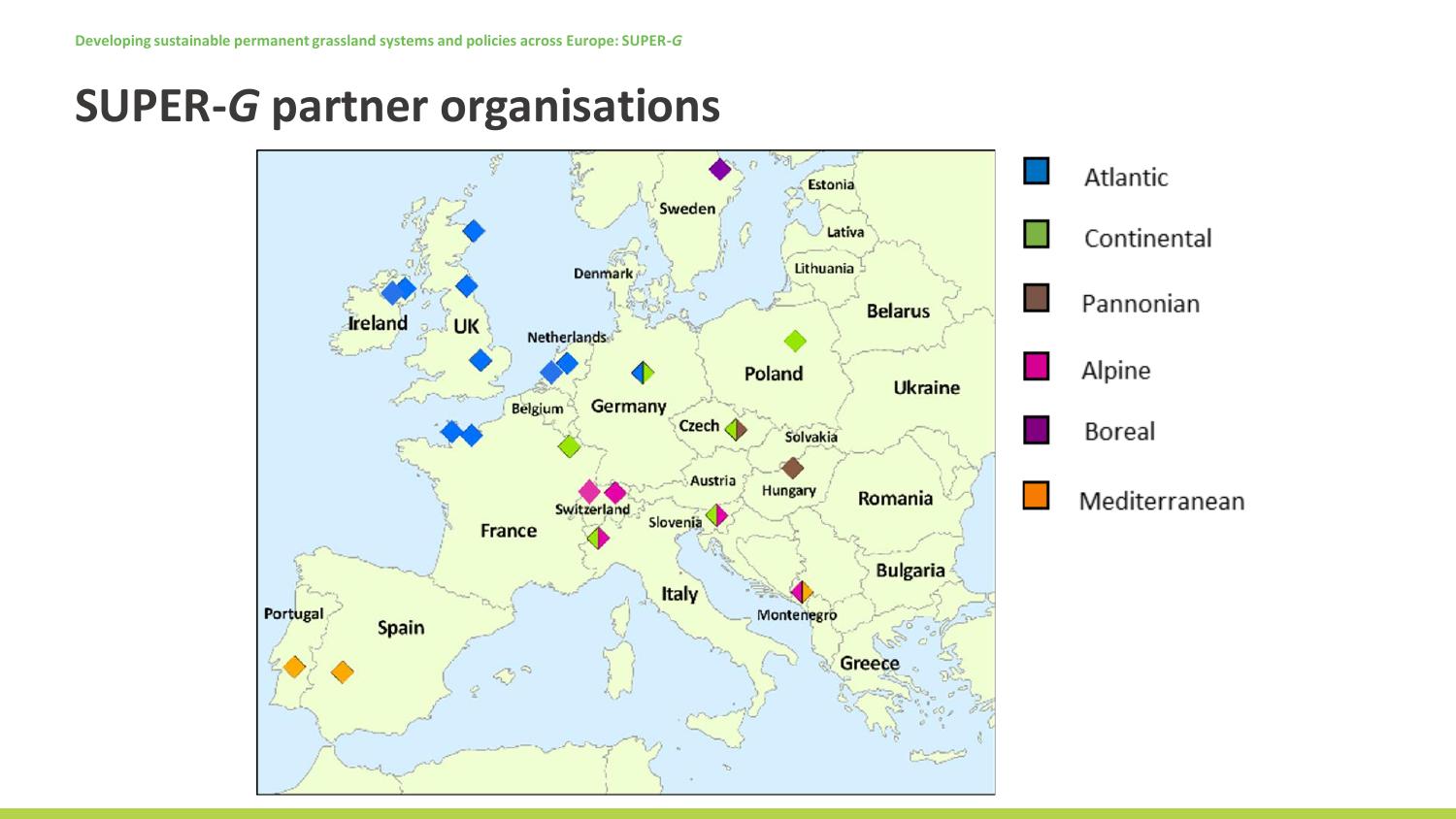## **Biodiversity and ecosystem services of permanent grasslands**

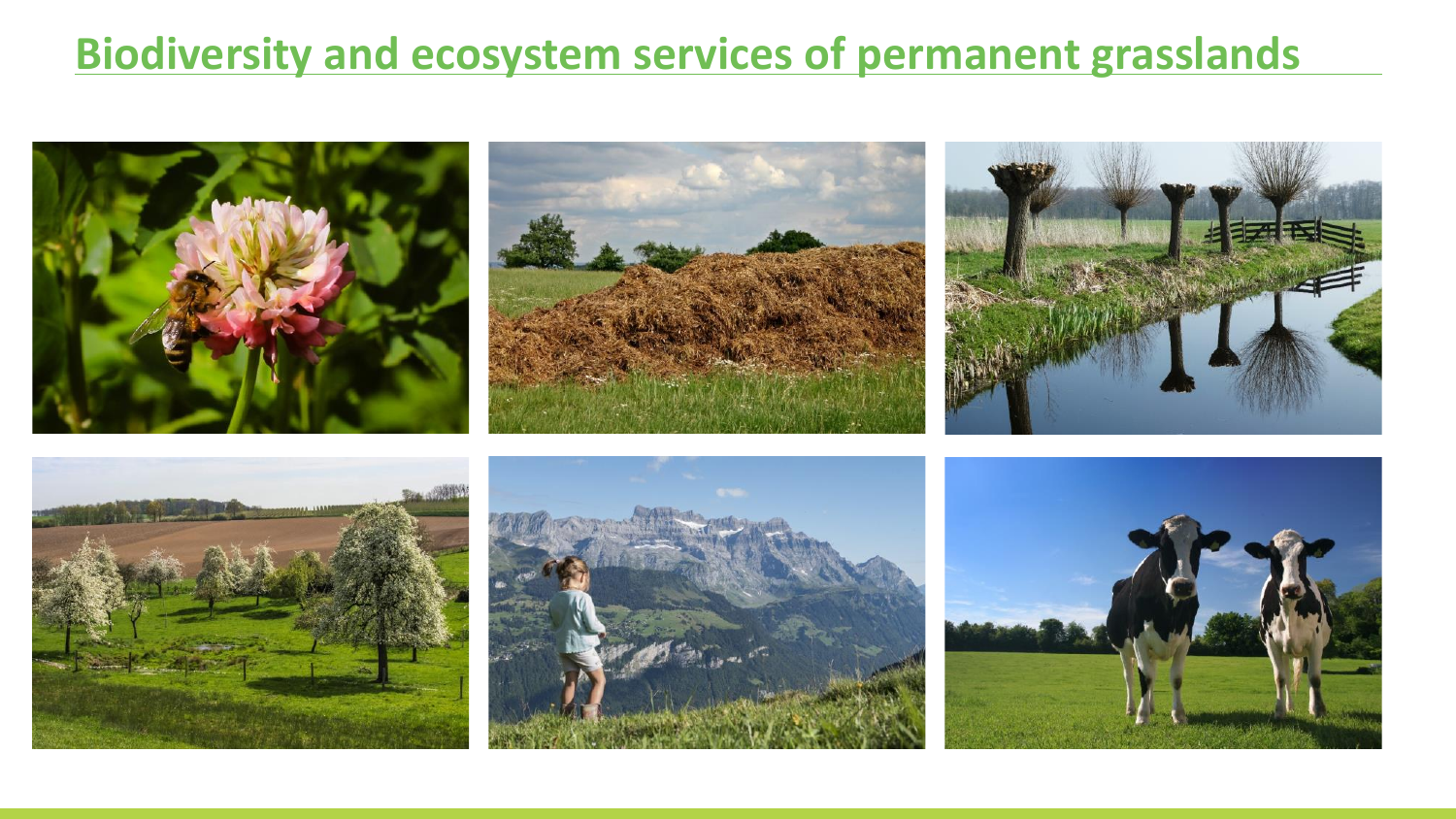

- When all the binding sites for carbon have been used, soils cannot store any more carbon (*saturation*)
- Unless severely degraded, grassland soils are already close to, or at, saturation
- So they have limited or no capacity to further sequester carbon

See Grazed & Confused animation on YouTube: [https://www.youtube.com/watc](https://www.youtube.com/watch?v=nub7pToY3jU)

400